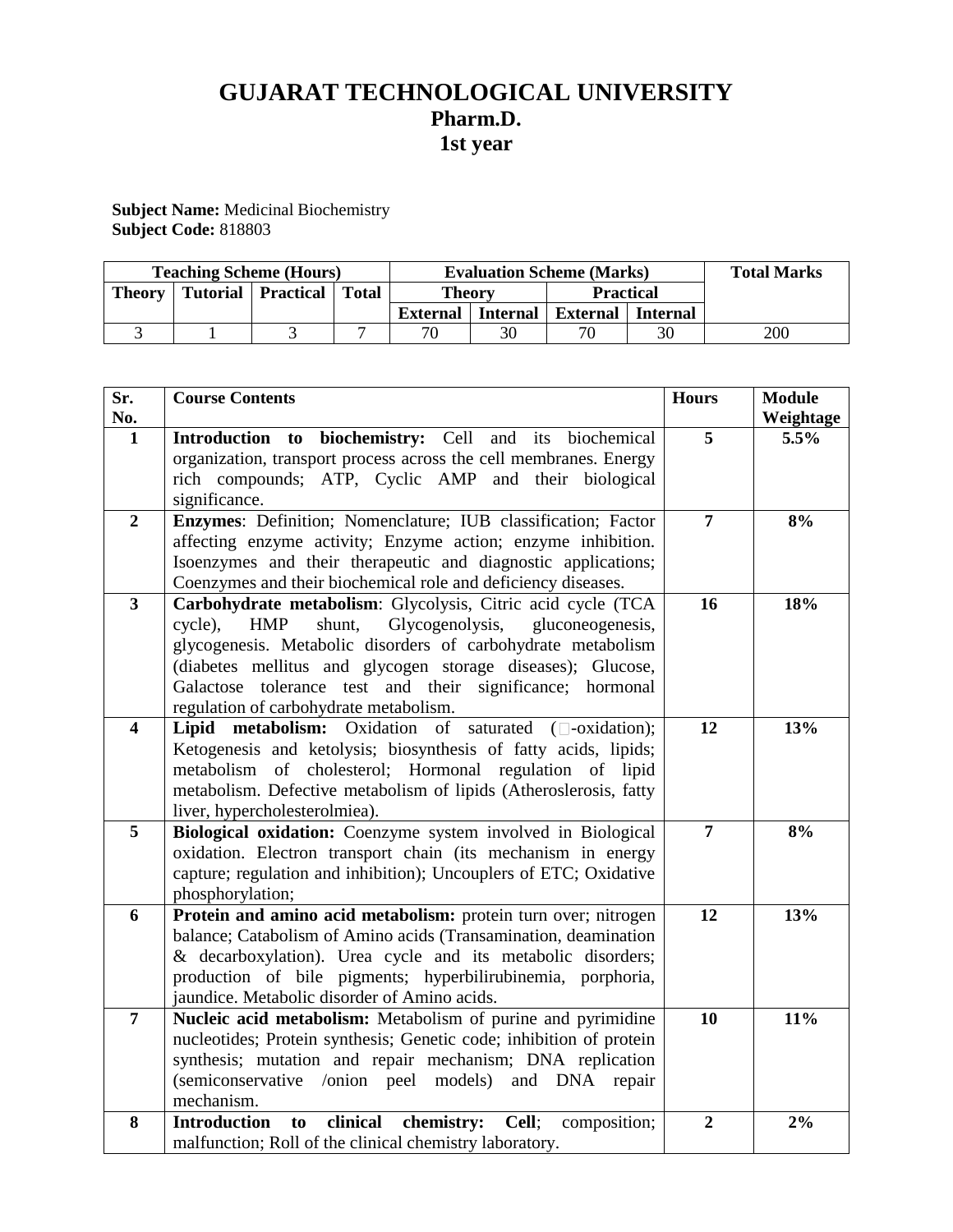| $\boldsymbol{9}$ | The kidney function tests: Role of kidney; Laboratory tests for       | 5                       | 5.5% |
|------------------|-----------------------------------------------------------------------|-------------------------|------|
|                  | normal function includes- a) Urine analysis (macroscopic and          |                         |      |
|                  | physical examination, quantitative and semiquantitative tests.) b)    |                         |      |
|                  | Test for NPN constituents. (Creatinine /urea clearance,               |                         |      |
|                  | determination of blood and urine creatinine, urea and uric acid) c)   |                         |      |
|                  | Urine concentration test d) Urinary tract calculi. (stones)           |                         |      |
| 10               | Liver function tests: Physiological role of liver, metabolic,         | 5                       | 5.5% |
|                  | storage, excretory, protective, circulatory functions and function in |                         |      |
|                  | blood coagulation. a) Test for hepatic dysfunction-Bile pigments      |                         |      |
|                  | metabolism. b) Test for hepatic function test- Serum bilirubin,       |                         |      |
|                  | urine bilirubin, and urine urobilinogen. c) Dye tests of excretory    |                         |      |
|                  | function. d) Tests based upon abnormalities of serum proteins.        |                         |      |
|                  | Selected enzyme tests.                                                |                         |      |
| 11               | Lipid profile tests: Lipoproteins, composition, functions.            | $\overline{\mathbf{3}}$ | 3.5% |
|                  | Determination of serum lipids, total cholesterol, HDL cholesterol,    |                         |      |
|                  | LDL cholesterol and triglycerides.                                    |                         |      |
| 12               | Immunochemical techniques for determination of hormone levels         | 3                       | 3.5% |
|                  | and protein levels in serum for endocrine diseases and infectious     |                         |      |
|                  | diseases                                                              |                         |      |
|                  | Radio immuno assay (RIA) and Enzyme Linked Immuno Sorbent             |                         |      |
|                  | Assay (ELISA)                                                         |                         |      |
| 13               | <b>Electrolytes:</b> Body water, compartments, water balance, and     | 3                       | 3.5% |
|                  | electrolyte distrubution. Determination of sodium, calcium            |                         |      |
|                  | potassium, chlorides, bicarbonates in the body fluids.                |                         |      |
|                  |                                                                       |                         |      |

# **Course Materials:**

#### **Text books (Theory)**

- a. Harpers review of biochemistry Martin
- b. Text book of biochemistry U.Satyanarayana
- c. Text book of clinical chemistry- Alex kaplan&LaverveL.Szabo

#### **Reference books (Theory)**

- a. Principles of biochemistry –Lehninger
- b. Text book of biochemistry –Ramarao

#### **Pharm.D. 1st year MEDICINAL BIOCHEMISTRY**

## *Practical (3 Hours/ Week, 6 Credits, 90 Hours)*

| Sr. No.      | <b>Experiments</b>                                                     |
|--------------|------------------------------------------------------------------------|
|              | Qualitative analysis of normal constituents of urine.*                 |
| $\mathbf{2}$ | Qualitative analysis of abnormal constituents of urine.*               |
| 3            | Quantitative estimation of urine sugar by Benedict's reagent method.** |
| 4            | Quantitative estimation of urine chlorides by Volhard's method.**      |